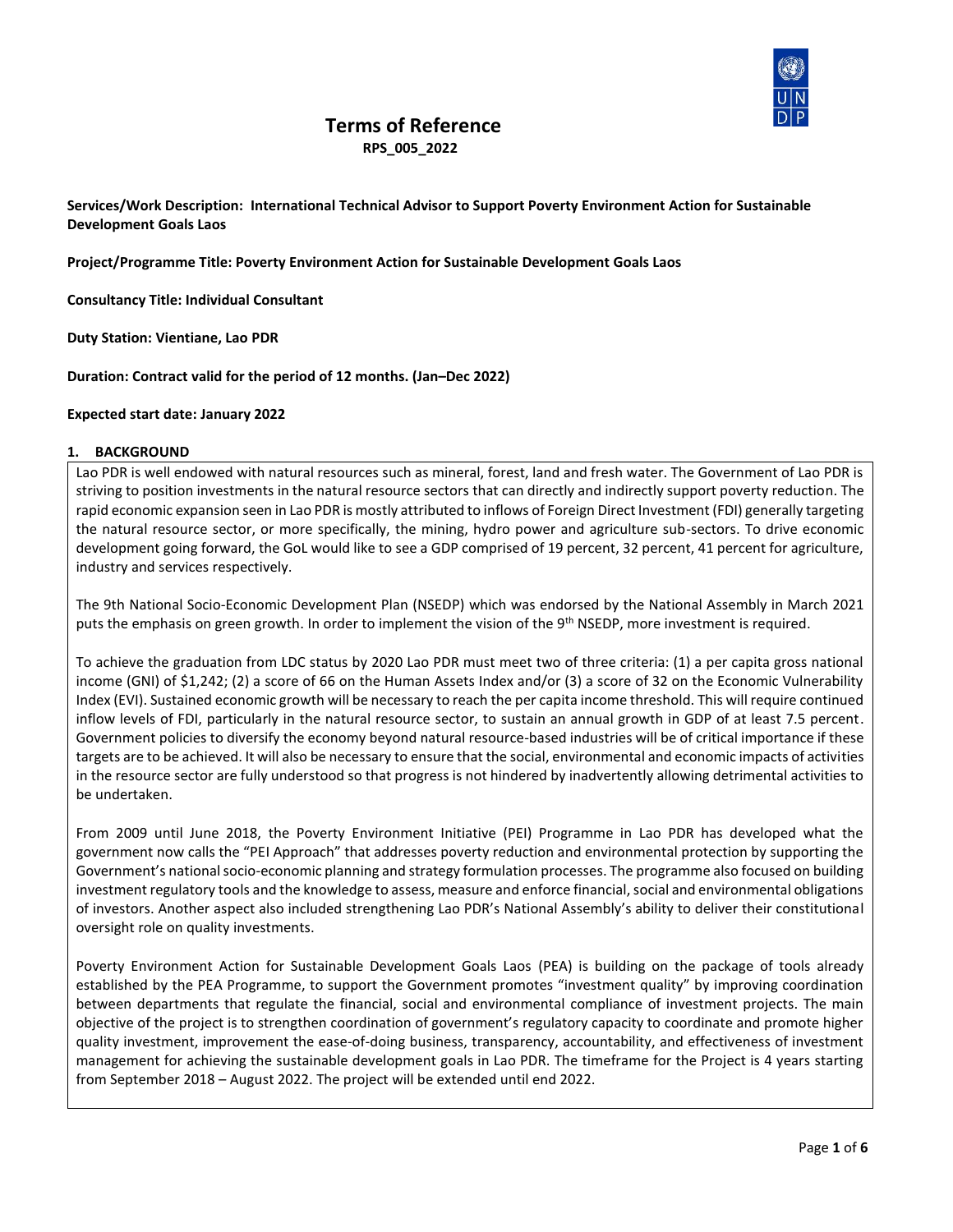

In this context, UNDP Lao PDR and the Investment Promotion Department (IPD) of the Ministry of Planning and Investment are seeking a qualified Technical Advisor to provide managerial and technical inputs and advice to timely achieve of all outputs and outcomes as outlined in the approved project document and other workplans developed by the project. This support is especially crucial during the final year of the project.

# **2. SCOPE OF WORK, RESPONSIBILITIES AND DESCRIPTION OF THE PROPOSED WORK**

The Technical Advisor, under direct guidance of the National Project Director, and overall supervision of the Deputy Resident Representative of UNDP Lao PDR and Head of Environment Unit, is required to provide the following services:

# **Project Implementation**

- Effectively support project implementation by complementing existing capacities and providing oversight where needed;
- Facilitate decision making on activity execution, particularly related to planning, budget and implementation issues;
- Provide inputs to strategic planning, achievement of targets and required modification of objectives;
- Conduct field visits to project sites for the provision of hands-on support and quality assurance;
- Organize and oversee consultants' inputs, develop detailed Terms of References for national and international consultants and contractors in collaboration with the project team.
- Mobilize and recruit competent national and international experts that are needed for different outcomes/components of the project.
- Liaise with all consultants and the project team to ensure that the planned deliverables are completed in timely manner within the contract period.
- Facilitate technical trainings and deliver technical presentations during events and other engagements;
- Support the project closure, develop project exit strategy and all required reports.

# **Technical Support**

- Provide technical inputs that support achieving PEA objectives;
- Provide technical input, policy advice and institutional strengthening supports to the Government on poverty-environment linkages and the importance of their consideration with selecting and regulating investment.
- Develop technical guideline and train IPD key official on quality investment appraisal that integrate green growth criteria and Corporate Social Responsibility (CSR) aspect;
- Support with the establishment of engagement protocols between Line Ministries, Local Governance, Developing Partners, and private sector in promoting CSR;
- Provide technical support in developing Public-Private Partner (PPP) legal framework;
- Support IPD to research, consolidate, and analyze investment compliance data in Lao PDR;
- Support IPD to develop and strengthening investment promotion tools and investment management framework.

#### **Project Development**

- Orchestrate the initiation of strategies in collaboration with MPI, UNDP, donors and partners;
- Provide extensive input and technical support to project proposals and program design;
- Navigate human and financial resource mobilization efforts;
- Support research, assessments, and studies as needed in relation to project and institutional development;

# **Staff Support and Capacity Building**

- Coach and support project staff and promote a learning environment;
- Orientate UNDP and PEA staff on project strategies, expectations, and own roles and responsibilities;
- Assess staff competencies and guide individuals and teams to effectively complete objectives and tasks;
- Support IPD capacity enhancement efforts; mentor and develop the skills and/or provision of training of officials;
- Be mindful of staff wellness and induce a culture of transparency, problem solving, and teamwork;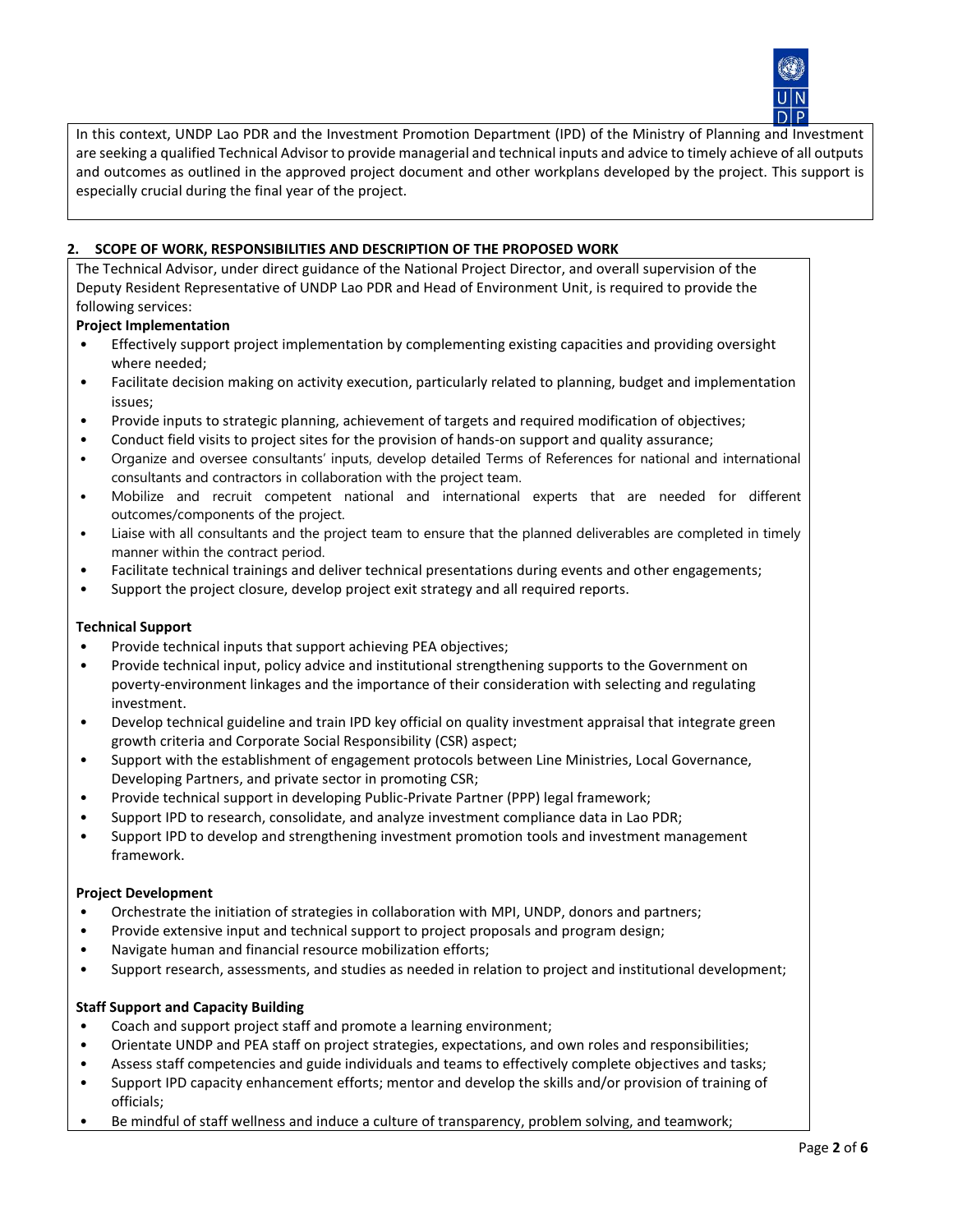- Identify development opportunities that would enhance government staff at the national and provincial levels to support better informed investment management through analysis and research on social and environment costs and benefits of investment choices;
- Support access to reference materials, online and other training opportunities for staff and partners;
- Support and be involved in organizing and facilitating project meetings, workshops etc. with relevant substantive inputs.

#### **Coordination and Networking**

- Network and foster functional relationships with PEA, UNDP, Government agencies, UN agencies, donors, NGOs, Private sector and other key stake holders;
- Represent UNDP as required and promote a strong collaborative, transparent, and sharing environment amongst stakeholders in the poverty-environment issues;
- Align and synchronize efforts with the UNDP Operations and PEA administration to ensure of effective and timely support services;
- In coordination with IPD, ensure that project activities are well coordinated with relevant Government Agencies and other necessary entities;
- Facilitate or participate in workshops, webinars, and meetings as necessary.

### **PMER and Learning**

- Work in partnership with PEA and UNDP for the timely submission of periodic, accurate, and professional (narrative and financial) progress reports to management and other stakeholders as required;
- Ensure adequate tools are in place to track all progress, achievements, challenges, and lesson learned;
- Promote learning and knowledge sharing amongst all related stakeholders; and prepare briefs and other communication materials;
- Contribute to knowledge sharing, producing documentation for case studies and lessons learned;
- Facilitate after action reviews and evaluation of activities;
- Support with the preparation of program documentation, assessments and studies as required.

| <b>Tasks</b>                                        |                                                                                                                                      |
|-----------------------------------------------------|--------------------------------------------------------------------------------------------------------------------------------------|
| Deliverable 1.                                      |                                                                                                                                      |
| Implementation support of PEA projects              |                                                                                                                                      |
| $\overline{\phantom{a}}$                            | Desk review of investment appraisal process and national green growth strategy                                                       |
| guideline;                                          | Provide technical inputs to PEA tools such as investment compliance database, PPP                                                    |
| indicators                                          | Develop Metrix to follow up the implementation of the project against the project's                                                  |
| $\overline{\phantom{a}}$                            | Review PEA project implementation and other relevant project management materials.                                                   |
| Deliverable 2.                                      |                                                                                                                                      |
| Implementation support of PEA projects              |                                                                                                                                      |
| infrastructure investment                           | Develop ToR for international consultant to develop PPP model contract in                                                            |
| Develop Quality Investment Appraisal Guideline<br>- |                                                                                                                                      |
| $\overline{\phantom{a}}$                            | Provide technical inputs to investment promotion tools including investment<br>opportunity handbook and investment profile guideline |
| $\overline{\phantom{a}}$                            | Review PEA project implementation and other relevant project management materials.                                                   |
| Deliverable 3.                                      |                                                                                                                                      |
| Implementation support of PEA projects              |                                                                                                                                      |
| -                                                   | Enhanced relations and information sharing with PEA stakeholders,                                                                    |

# **3. Expected Outputs and deliverables**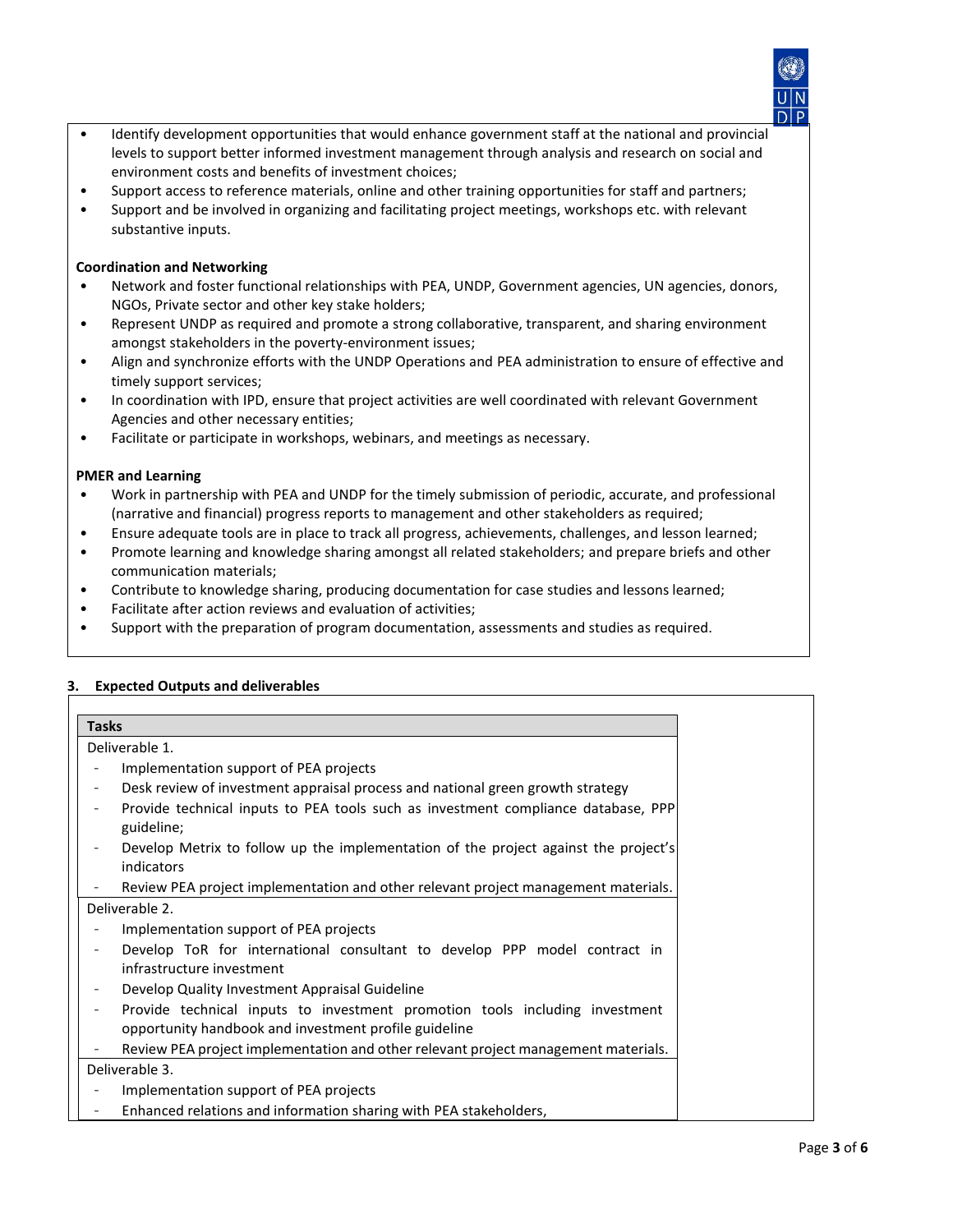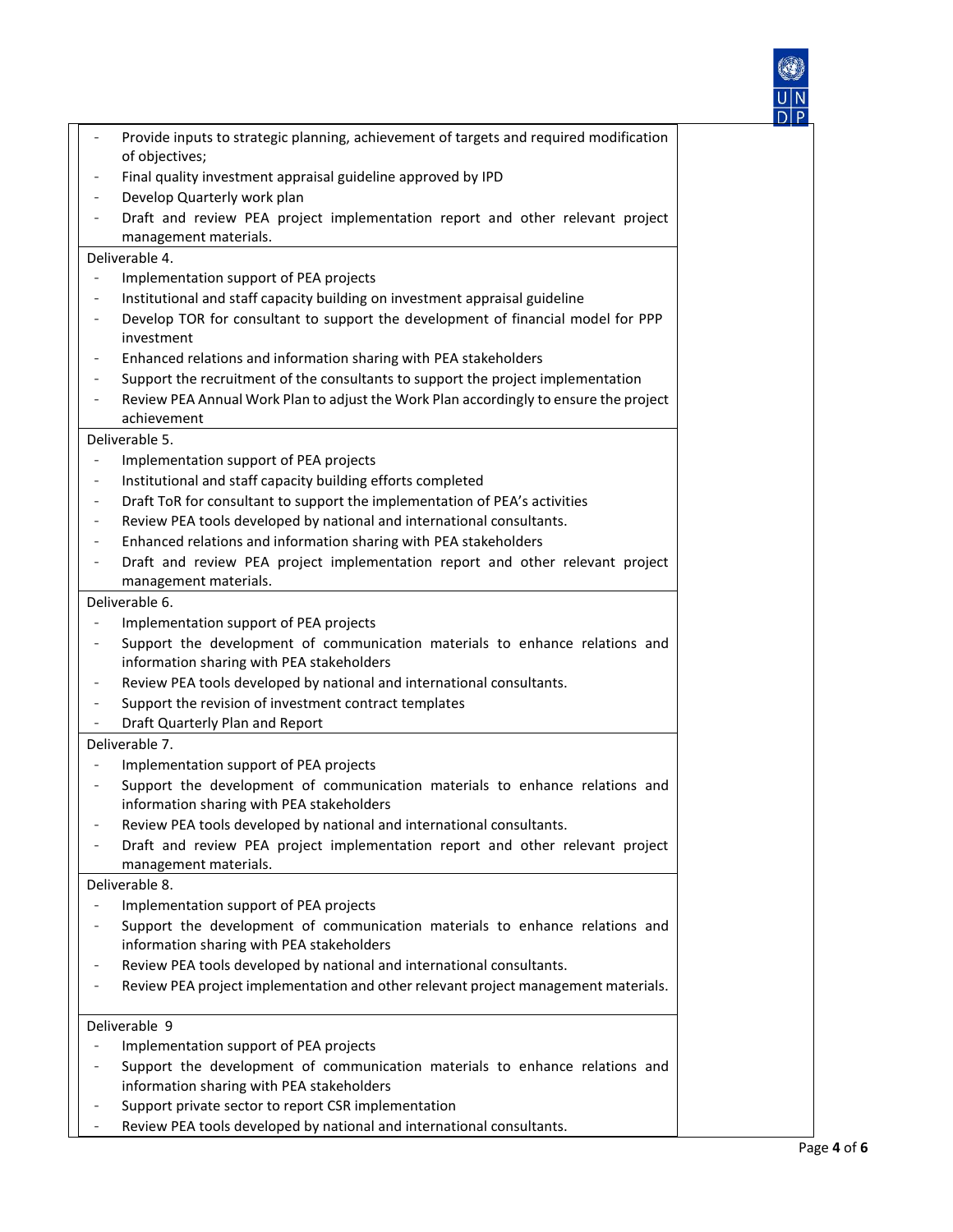| Draft Quarterly Plan and Report                                                                                            |
|----------------------------------------------------------------------------------------------------------------------------|
| Deliverable 10                                                                                                             |
| Implementation support of PEA projects                                                                                     |
| Support the development of communication materials to enhance relations and<br>information sharing with PEA stakeholders   |
| Review PEA tools developed by national and international consultants.                                                      |
| Draft and review PEA project implementation report and other relevant project                                              |
| management materials.                                                                                                      |
| Deliverable 11                                                                                                             |
| Implementation support of PEA projects                                                                                     |
| Support the development of communication materials to enhance relations and<br>information sharing with PEA stakeholders   |
| Review PEA tools developed by national and international consultants.                                                      |
| Draft and review PEA project implementation report and other relevant project<br>management materials.                     |
| <b>Draft Annual Report</b>                                                                                                 |
| Deliverable 12                                                                                                             |
| Prepare all outputs and all required documents, reports for the project closure;                                           |
| Develop project exit strategy for project closure                                                                          |
| Responsible for the preparation of program concept for potential activities that PEA can<br>further support in the future. |

# **4. Institutional arrangements/reporting lines**

The Technical Adviser will work with relevant government and development partner officials to ensure excellent project management skills are applied to all aspects of funded initiatives that includes, but not limited to, applying best practices in program design; monitoring of project implementation; ensuring financial compliance with good budget management; ensuring effective monitoring and evaluation; and timely reporting and relevant analysis.

This position is based at the Investment Promotion Department, Ministry of Planning and Investment (MPI). Some travel is expected.

# **5. Experience and qualifications**

#### I. Academic Qualifications:

• A minimum of Master's degree or equivalent from a reputable accredited university in environmental economics, economic development, environmental management/policy or other related fields. PhD is preferred **[5]**

#### II. Years of experience:

- At least 10 years of experience working as a professional in environment, resources management related to economics, sustainable economic development or regulating/promoting FDI, Public-Private Partnership, Green Growth, Corporate Social Responsibility (CSR); **[10]**
- 5 years plus experience with program design and project management; **[5]**
- Experience working in several country contexts; previous work experience in South East Asia or developing countries is desirable **[5]**
- Experience in conducting policy and economic analyses and providing policy advice on sustainable development or natural resource management at senior level **[5]**
- Expertise in development and environment issues particularly in developing countries **[5]**